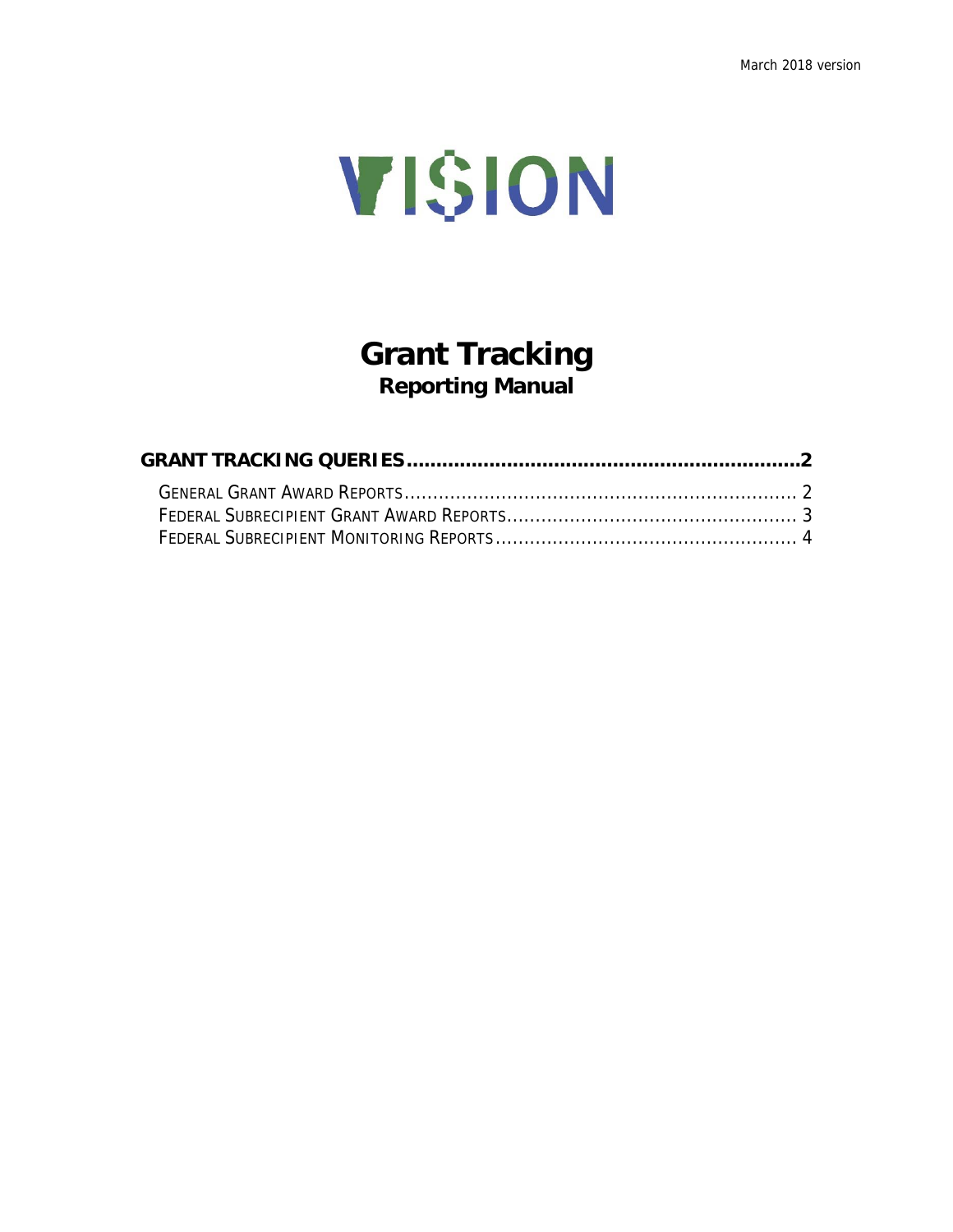# **Grant Tracking Queries**

## *General Grant Award Reports*

| VT_ALL_GRANTS_BY_BU - All Grants-Prompt BU |                                                                                     |
|--------------------------------------------|-------------------------------------------------------------------------------------|
| <b>Purpose</b>                             | Lists all grants and its basic information for a specified business unit.           |
| <b>Prompts</b>                             | Issued date range, GL business unit (use % for all), active/inactive (A, I or % for |
|                                            | all)                                                                                |
| <b>Columns</b>                             | Vendor ID and name, granting business unit and department, grant number and         |
|                                            | description, performance measures (Yes or No), active/inactive, grant start date,   |
|                                            | grant end date, issued date, fund type, other description, CFDA #, A133 required    |
|                                            | (Y or N), FFATA (Y or N), amendment (Y or N), amendment number and date,            |
|                                            | amount, city and state                                                              |

| VT_ALL_GRANTS_BY_VNDR - All Grants-Prompt Vndr# |                                                                                                                                                                                                                                                                                                                                            |
|-------------------------------------------------|--------------------------------------------------------------------------------------------------------------------------------------------------------------------------------------------------------------------------------------------------------------------------------------------------------------------------------------------|
| <b>Purpose</b>                                  | Lists all grants to a specified vendor and includes all of its basic information.                                                                                                                                                                                                                                                          |
| <b>Prompts</b>                                  | Issued date range, vendor ID, business unit (use % for all), active/inactive (A, I or                                                                                                                                                                                                                                                      |
|                                                 | % for all)                                                                                                                                                                                                                                                                                                                                 |
| <b>Columns</b>                                  | Vendor ID and name, granting business unit and department, grant number and<br>description, performance measures (Yes or No), active/inactive, grant start date,<br>grant end date, issued date, fund type, CFDA #, A133 required (Y or N), FFATA (Y<br>or N), amendment (Y or N), amendment number and date, other description,<br>amount |

| VT_BULLETIN5_ELIGIBILITY- Pre Award Eligibility Query |                                                                                            |
|-------------------------------------------------------|--------------------------------------------------------------------------------------------|
| <b>Purpose</b>                                        | To determine if a potential grantee is eligible to receive a grant award from the State of |
|                                                       | Vermont, in accordance with Bulletin 5, Section V.B.                                       |
| <b>Prompts</b>                                        | Vendor ID, From FY (choose a year 3 years prior to current year), To FY (enter             |
|                                                       | current year)                                                                              |
| <b>Columns</b>                                        | Vendor ID and name, subrecipient fiscal year end month, fiscal year (there should          |
|                                                       | be a row for each year a report is due), annual report status (received or                 |
|                                                       | delinguent), audit due? (audit due or no audit due), audit received (yes or no),           |
|                                                       | month audit due, year audit due                                                            |

|                | VT_PERF_GRANTS - Performance Grants Rpt                                             |
|----------------|-------------------------------------------------------------------------------------|
| <b>Purpose</b> | Lists all grants with specified performance measure criteria and includes basic     |
|                | information                                                                         |
| <b>Prompts</b> | Issued date range, GL business unit (use % for all), active/inactive (A, I or % for |
|                | all), performance measures (Y, N, % for all)                                        |
| <b>Columns</b> | Vendor $#$ and name, granting business unit and name, grant number and              |
|                | description, performance measures (Yes or No), active/inactive, grant start date,   |
|                | grant end date, issued date, fund type, other description, amount                   |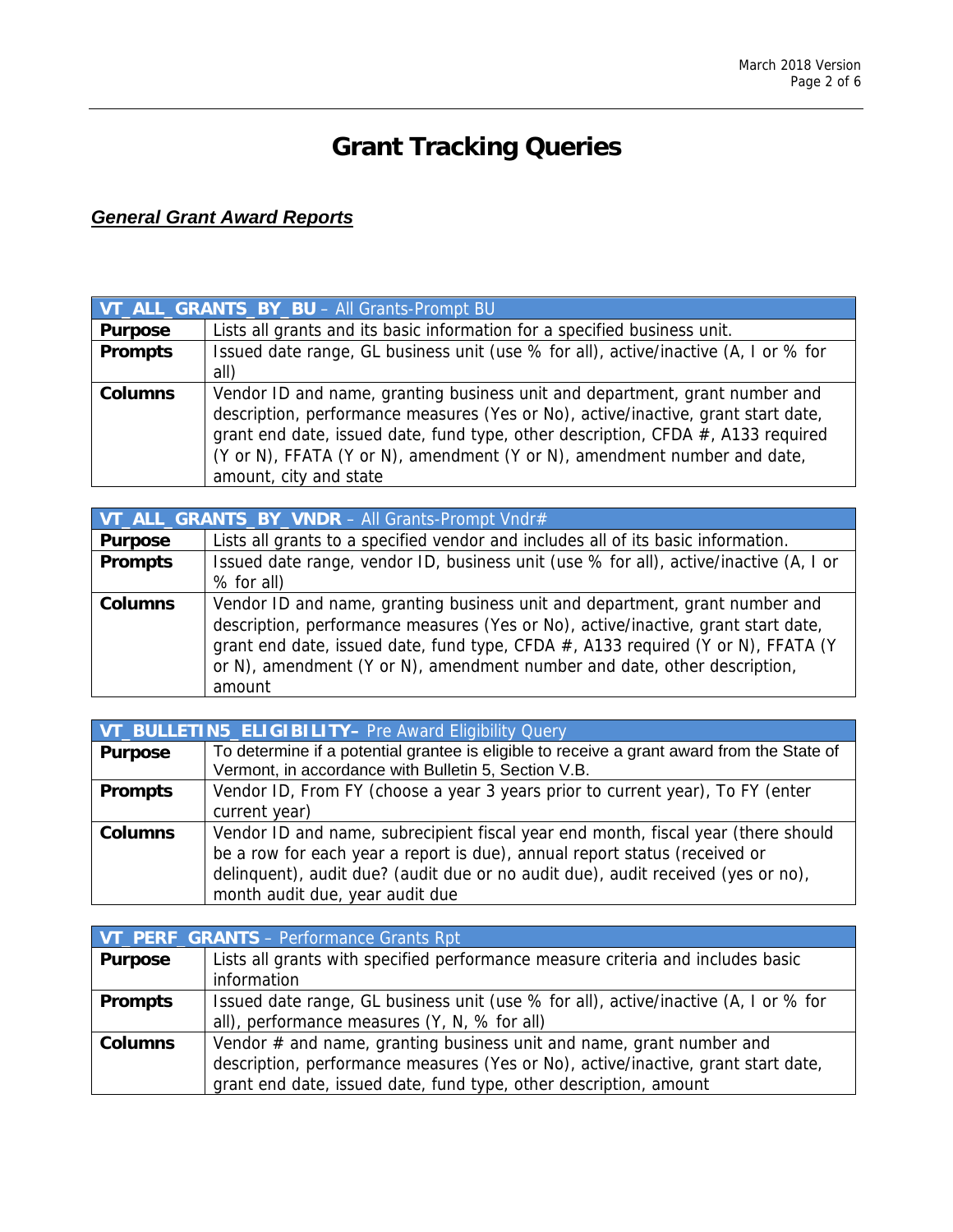### *Federal Subrecipient Grant Award Reports*

Federal subrecipient grant awards are identified in the queries below as those grant lines with the following criteria: Fund Type = F-Fund and A-133 = Yes (checked).

| VT_FED_GRANT_AWARD_VENDOR - Subrecipient Grant Awards |                                                                                  |
|-------------------------------------------------------|----------------------------------------------------------------------------------|
| <b>Purpose</b>                                        | Lists all grants awarded to particular vendor along with some basic grant        |
|                                                       | information                                                                      |
| <b>Prompts</b>                                        | Start date range, vendor ID (use % for all), active/inactive (A, I or %)         |
| <b>Columns</b>                                        | Vendor ID and name, granting business unit and name, grant start date, grant end |
|                                                       | date, issued date, grant number and description, performance measures (Yes or    |
|                                                       | No), CFDA#, amendment #, amount, active/inactive, date entered in VISION,        |
|                                                       | entered by, last updated, last updated by                                        |

|                | VT_FED_GRANTS_FOR_BU - Subrecipient Grants Awarded by BU                            |
|----------------|-------------------------------------------------------------------------------------|
| <b>Purpose</b> | Lists all subrecipient grants awarded by a particular business unit along with some |
|                | basic grant information. (Fund type=Fed or GC; A-133=Yes)                           |
| <b>Prompts</b> | Start date range, business unit (use % for all), active/inactive (A, I or %)        |
| <b>Columns</b> | Granting business unit and name, vendor name and ID, grant number and               |
|                | description, performance measures (Yes or No), grant start date, grant end date,    |
|                | issued date, fund type, A-133 (Yes), CFDA#, amendment #, amount, grants             |
|                | manager and phone, active/inactive, date entered in VISION, entered by, last        |
|                | updated, last updated by                                                            |

| VT_FED_GRANTS_FOR_BU_ENTERED_DT - Fed Grants Entered in Dt Range |                                                                                    |
|------------------------------------------------------------------|------------------------------------------------------------------------------------|
| <b>Purpose</b>                                                   | Lists all grants entered by a particular business unit along with some basic grant |
|                                                                  | information.                                                                       |
| <b>Prompts</b>                                                   | Entered date range, business unit (use % for all), active/inactive (A, I or %)     |
| <b>Columns</b>                                                   | Granting business unit and name, vendor name and ID, grant number and              |
|                                                                  | description, performance measures (Yes or No), grant start date, grant end date,   |
|                                                                  | issued date, fund type, CFDA#, amendment $#$ , amount, A-133 grant (yes or no),    |
|                                                                  | FFATA (Yes or No), grants manager and phone, active/inactive                       |

|                | VT_FED_PROCURE_GRANTS_FOR_BU - Procurement grants for a GL BU                       |
|----------------|-------------------------------------------------------------------------------------|
| <b>Purpose</b> | Lists all federal or global commitment grants for a particular primary pass-through |
|                | business unit where the A-133 checkbox has been unchecked to indicate they are      |
|                | not subrecipient grants. This is similar to VT_FED_GRANTS_FOR_BU but the A-         |
|                | 133 value is No instead of Yes.                                                     |
| <b>Prompts</b> | Start date range, business unit (use % for all), active/inactive (A, I or %)        |
| <b>Columns</b> | Granting business unit and name, vendor name and ID, grant number and               |
|                | description, performance measures (Yes or No), grant start date, grant end date,    |
|                | issued date, fund type, A-133 (No), CFDA#, amendment #, amount, grants              |
|                | manager and phone, active/inactive, date entered in VISION, entered by, last        |
|                | updated, last updated by                                                            |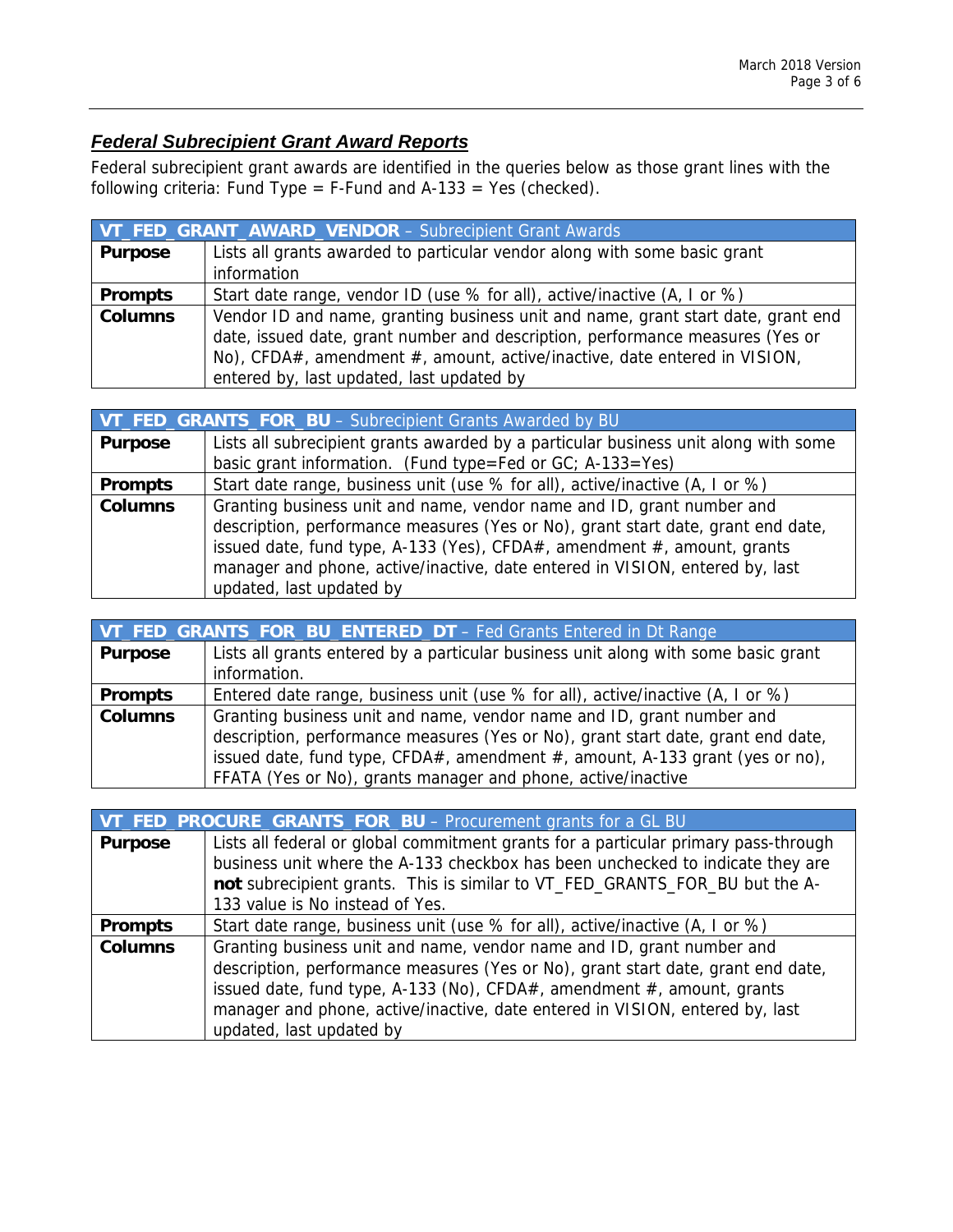|                | VT_FFATA_GRANTS - Grants for GL BU                                                 |
|----------------|------------------------------------------------------------------------------------|
| <b>Purpose</b> | Lists all FFATA grants awarded by a particular business unit and includes some     |
|                | basic grant information                                                            |
| <b>Prompts</b> | Start date range, business unit (use % for all), active/inactive (A, I or %)       |
| <b>Columns</b> | Granting business unit and name, vendor name and ID, grant number and              |
|                | description, performance measures (Yes or No), grant start date, grant end date,   |
|                | issued date, CFDA#, FFATA (always Yes), amendment #, amount, grants manager        |
|                | and phone, active/inactive, date entered in VISION, entered by, last updated, last |
|                | updated by                                                                         |

| <b>VT_CURRENT_FED_AWRD</b> $-$ Federal grants for a vendor $#$ |                                                                                                                                                                                                         |
|----------------------------------------------------------------|---------------------------------------------------------------------------------------------------------------------------------------------------------------------------------------------------------|
| <b>Purpose</b>                                                 | Lists all subrecipient grants that are open during a fiscal year date range. This<br>query is to be used when trying to determine which grants were open during a<br>subrecipient's fiscal year period. |
| <b>Prompts</b>                                                 | Fiscal year start and end dates and Vendor ID                                                                                                                                                           |
| <b>Columns</b>                                                 | Vendor ID and name, granting business unit and name, all grant date fields (start<br>date, end date, issued date and entered date), grant number, CFDA#, Amount,<br>Description and active/inactive     |

#### *Federal Subrecipient Monitoring Reports*

*Note: When prompted for a range of grant dates, be aware of the period you choose to include. Since fiscal years cover a twelve-month period, you may need to enter a wide range of dates in order to include all possible awards for a given fiscal year. For example, when running a FY 2014 report, it will include fiscal years ending 1/31/2014 through 12/31/2014 and you may need to enter a date range from 2/1/2013 through 12/31/2014 in order to ensure you capture all possible open awards for that year.* 

|                | VT_AUDIT_REVIEW_NOT_FINISHED - Single Aud Review Not Complete                           |
|----------------|-----------------------------------------------------------------------------------------|
| <b>Purpose</b> | Lists subrecipients that have submitted their single audit reports but the primary      |
|                | has not accepted it                                                                     |
| <b>Prompts</b> | Fiscal year (use % for all), business unit (use % for all)                              |
| <b>Columns</b> | Primary pass-thru business unit and name, vendor ID and name, FY ending month,          |
|                | fiscal year, audit required, audit received, audit received date, audit reviewed, audit |
|                | reviewed date, audit accepted, audit accepted date, audit findings/issues,              |
|                | corrective action plan requested, corrective action plan requested date, corrective     |
|                | action plan received, corrected action plan received date, management decision          |
|                | letter sent, management decision letter sent date                                       |

|                | VT_AUDITS_NOT_RECEIVED - Single Audit Reports Not Rec'd                                                                                                                |
|----------------|------------------------------------------------------------------------------------------------------------------------------------------------------------------------|
| <b>Purpose</b> | Lists those sub-recipients that have indicated an audit is required but have not yet<br>submitted it.                                                                  |
| <b>Prompts</b> | Fiscal year (use % for all), business unit (use % for all), FY ending month (% for<br>all)                                                                             |
| <b>Columns</b> | Vendor ID and name, FY ending month, fiscal year, primary pass-thru business unit<br>and name, audit required (Y), audit received (N), month and year audit is/was due |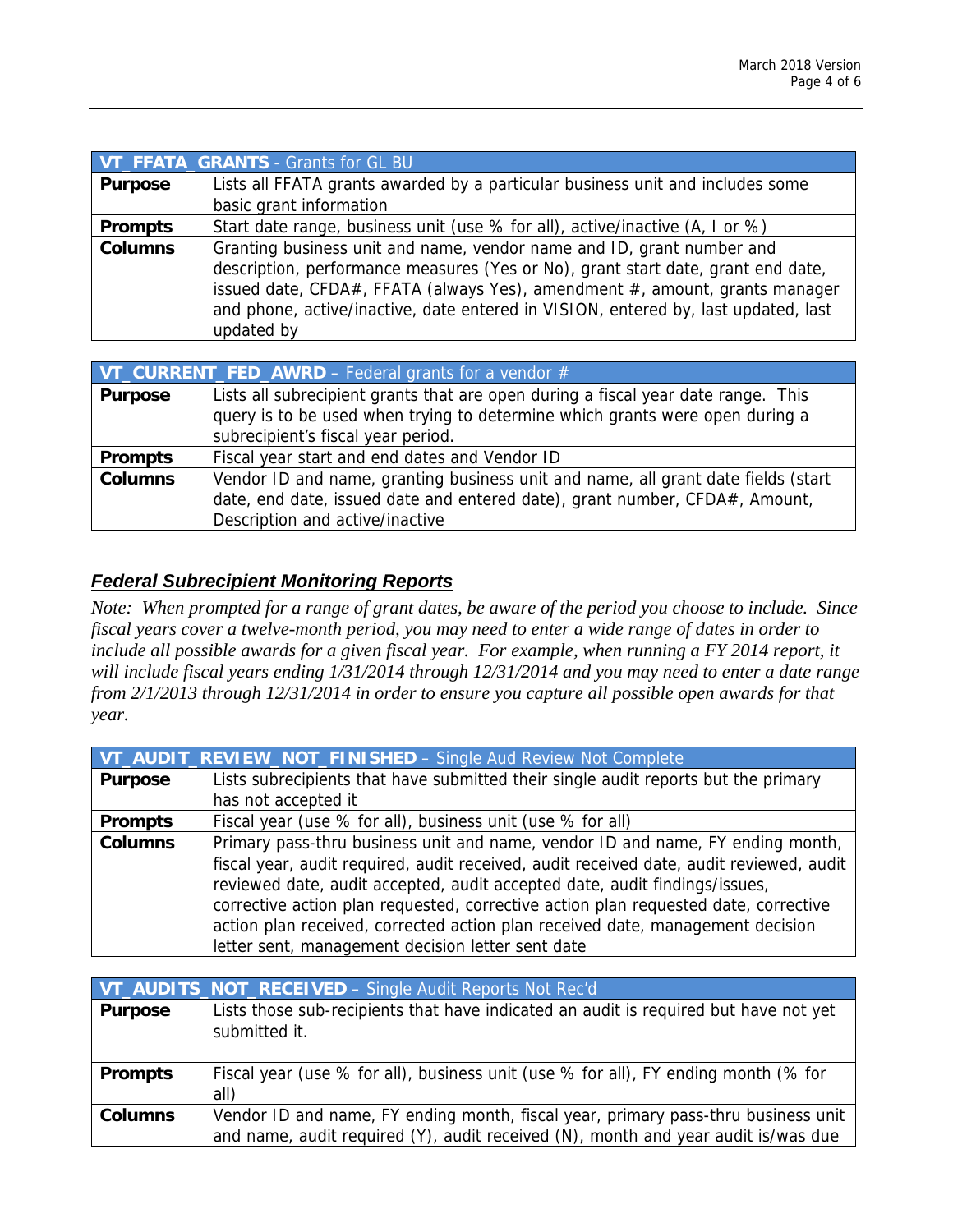| VT DELINQUENT_SUBRECIPIENTS - Delinquent Subr Ann'l Reports |                                                                                                                                                                                                       |
|-------------------------------------------------------------|-------------------------------------------------------------------------------------------------------------------------------------------------------------------------------------------------------|
| <b>Purpose</b>                                              | Lists those grantees that are marked as delinquent in submission of the                                                                                                                               |
|                                                             | Subrecipient Annual Report to Finance & Management                                                                                                                                                    |
| <b>Prompts</b>                                              | Fiscal year (use % for all), business unit (use % for all), FY ending month (use %                                                                                                                    |
|                                                             | for all)                                                                                                                                                                                              |
| <b>Columns</b>                                              | Primary pass-thru business unit and name, vendor ID and name, fiscal year, FY<br>ending month, Subrecipient Annual report delinguent (Y), 1 <sup>st</sup> letter date, 2 <sup>nd</sup> letter<br>date |

| VT_FED_GRANTEE_EXP - Subrecip Exp Reported to F&M |                                                                                |
|---------------------------------------------------|--------------------------------------------------------------------------------|
| <b>Purpose</b>                                    | Lists expended amount for a subrecipient by grant                              |
| <b>Prompts</b>                                    | Vendor ID (use % for all), fiscal year (use % for all), CFDA# (use # for all). |
| <b>Columns</b>                                    | Vendor ID and name, audit required, CFDA#, awarding agency, grant number,      |
|                                                   | fiscal year, expended amount                                                   |

| VT_FED_GRANTEE_SUM- Fed Grantee Summary-Vendor# |                                                                                   |
|-------------------------------------------------|-----------------------------------------------------------------------------------|
| <b>Purpose</b>                                  | Provides grant reporting information for a particular subrecipient                |
| <b>Prompts</b>                                  | Vendor ID (may use % for all)                                                     |
| <b>Columns</b>                                  | Vendor #, subrecipient name, fiscal year end month, fiscal year, primary passthru |
|                                                 | BU, department, subrecipient annual report status, audit due, audit received,     |
|                                                 | month audit due, year audit due, audit reviewed, audit accepted                   |

| VT_FED_GRANTEE_SUM_BU - Fed Grantee Summary Report for BU |                                                                                       |
|-----------------------------------------------------------|---------------------------------------------------------------------------------------|
| <b>Purpose</b>                                            | Lists all subrecipients receiving grants from a specified business unit and gives the |
|                                                           | status of the Subrecipient Annual Report and single audit review as well as which     |
|                                                           | department has been assigned as the primary pass-through. The date range is           |
|                                                           | grants that are open during that time period.                                         |
| <b>Prompts</b>                                            | Range of dates, vendor ID (use % for all), fiscal year, granting business unit        |
| <b>Columns</b>                                            | Granting business unit and name, fiscal year, vendor ID and name, primary pass-       |
|                                                           | thru and name, FY end month, Subrecipient Annual Report status, audit due, audit      |
|                                                           | received, month audit due, year audit due, and audit accepted; also repeats           |
|                                                           | prompted date range                                                                   |

| VT_FED_GRANTEE_SUM_CFDA - Fed Grantee Sum Rpt-BU & CFDA |                                                                                 |
|---------------------------------------------------------|---------------------------------------------------------------------------------|
| <b>Purpose</b>                                          | Lists all subrecipients with grants from a specified CFDA $#$ - gives status of |
|                                                         | Subrecipient Annual Report and Single Audit Report.                             |
| <b>Prompts</b>                                          | Range of start dates, fiscal year, granting BU (use % for all), CFDA #          |
| <b>Columns</b>                                          | Granting BU and name, fiscal year, CFDA #, vendor ID and name, primary pass-    |
|                                                         | thru and name, FY end month, Subrecipient Annual report received, Subrecipient  |
|                                                         | Annual report delinquent, audit required, audit received, audit reviewed, audit |
|                                                         | accepted; also repeats prompted date range                                      |